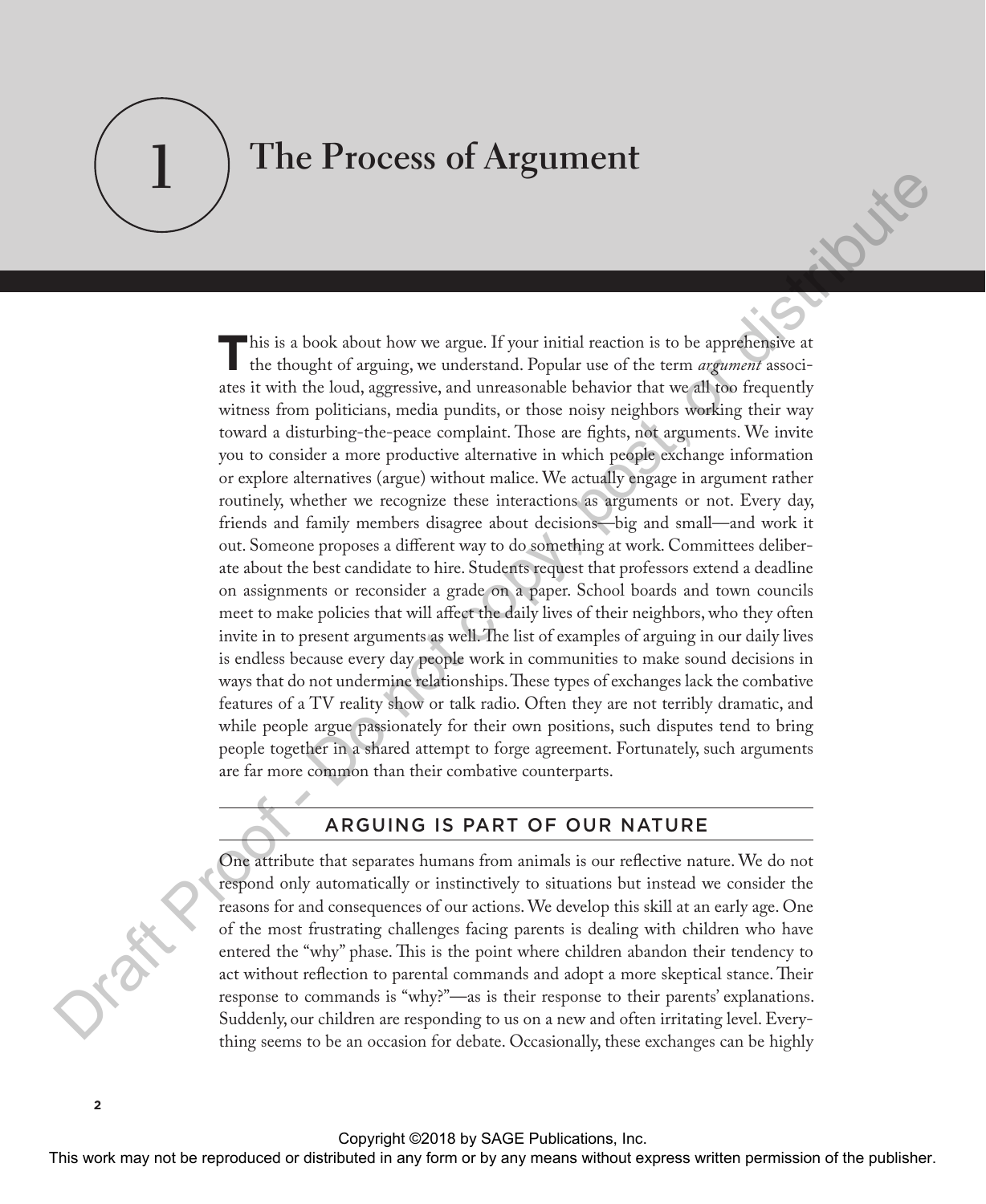productive. Asked *why* they should not talk to a stranger or *why* it is a good idea to wash their hands provides parents with valuable teaching opportunities. Other times they are occasions for parental self-reflection in those situations where they really do not know why they are making a particular demand and have fallen back on that allpurpose "because I said so" response. The *why* phase represents a significant point in a child's cognitive and social development, as he or she become reflective rather than merely reflexive. No longer passively reacting to the world around them, they are now trying to understand their environment and behavior. Parents also are communicating on an entirely different level as their child struggles to come to a deeper understanding of their (and their parents') actions, and to understand the role of reason giving in communication and relationships.

Attempting to understand the statements of others through critical reflection and questioning is a natural tendency. As we develop a sense of when it is appropriate to question others and when, instead, arguing is pointless and irritating, we also develop an understanding of the rules of engagement as well as develop the tact and sensitivity that will make our exchanges beneficial learning and teaching opportunities. Additionally, as we respond to questions or reservations voiced by others, we become involved in a process that encourages us to think about what we say—to provide some acceptable justification for our statements. With any luck, we will never grow out of the "why" phase, and as adults we learn to ask increasingly sophisticated and nuanced questions, and become better reason givers as well. In short, we argue.

# WHAT IS ARGUMENT?

We define argument as *the communication process through which the reasons that inform our statements are explored*. There are a variety of definitions for the term *argument*, and each of them suggests particular ways in which to view, study, or practice the activity. A number of definitions draw attention to the elements that constitute an argumentative statement, noting that an argument consists of an assertion (claim) that can be supported with reasons (grounds). For a more detailed account of product-centered definitions, consult the discussion of the Stephen Toulmin model of argument contained in Appendix A. Our definition casts argument as a *communication process*. This notion is important in that it focuses on the *process* of argument (as in "they are *having* an argument") in addition to the *produc*t (as in "that is a good argument").<sup>1</sup> In this book, our attention is focused primarily on how we might productively argue (the process of argument) while understanding that making good arguments (product) is a part of that process, but the quality of the product depends heavily on the reputation of the advocate, the nature of the audience being addressed, and the context in which argument takes place. In short, you can make the case that an argument must contain particular elements, but those formal requirements are often altered by circumstances. Which the reproduced or distributed in any form or by any means when the reproduced or the reproduced in any means when the reproduced in any form or by any means when the publisher. The may not be reproduced in a signifi

#### **CHAPTER 1 THE PROCESS OF ARGUMENT 3**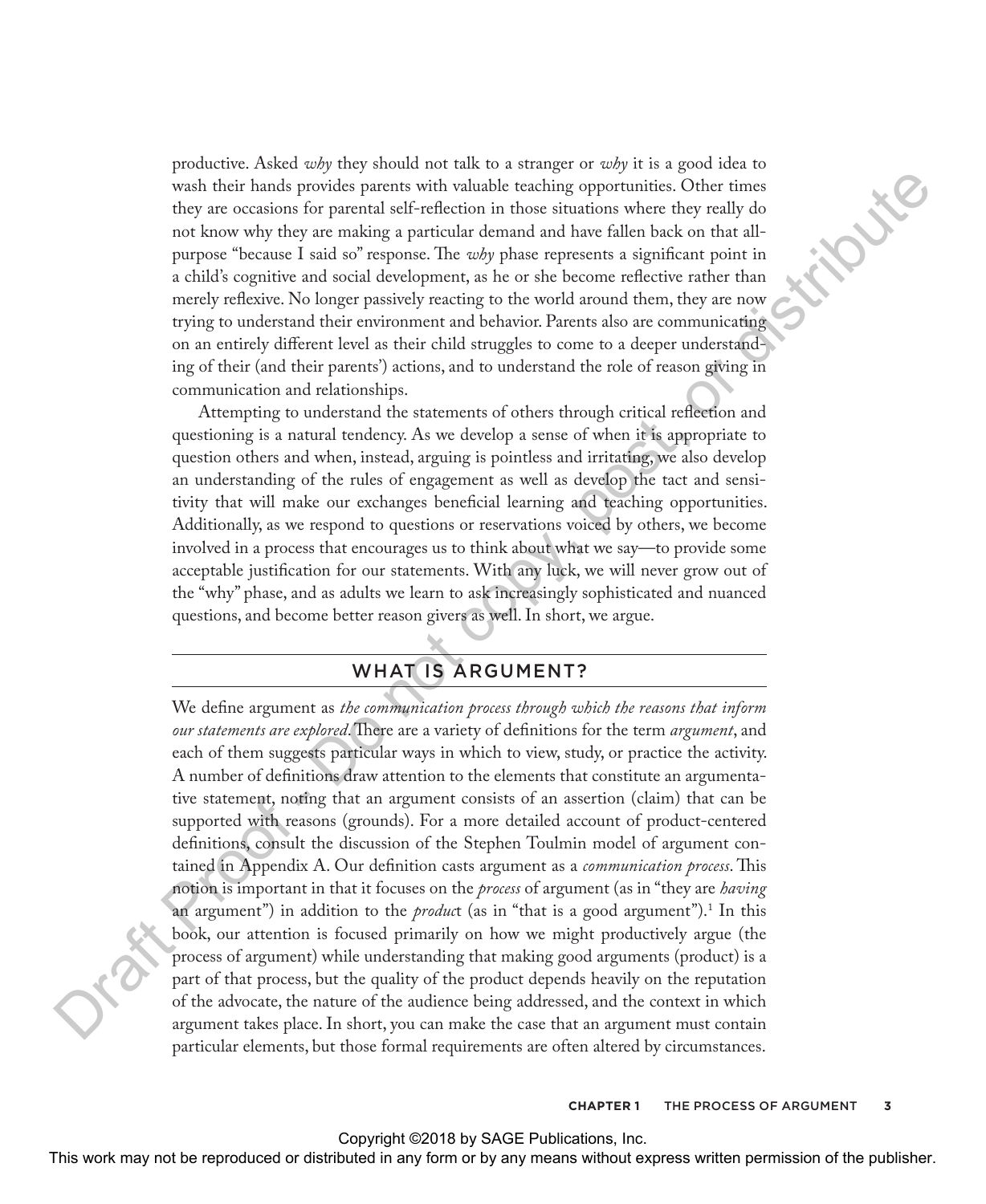Labeling *argument* a communication process suggests the social/public nature of argument. Granted, we may engage in the kind of reflective activity by which we think through our statements—internalized argument. However, our concern is with those occasions where our judgments, and the foundation upon which those judgments are based, are shared with others. Examples could include a variety of exchanges or discussions with romantic partners, family, and friends; presenting an idea at a parent– teacher conference, city council meeting, classroom, or civic club; to the more formal and stylized exchanges that characterize judicial or deliberative bodies. Confining our attention primarily to communication exchanges is critical to understanding that argument has social consequences and that the process functions best in a climate where information is freely shared with and evaluated by others.

Finally, argument involves the evaluation of the *reasons* that inform our statements. When others ask us to explain our positions, we are invited to engage in argument. The process works best when we are willing to clearly explain ourselves and are open minded enough to consider the other points of view that emerge as part of the process. Our definition provides the beginning of an ethical perspective on argument behaviors that discourage the examination of reasons are at best poor argument and at worst an exercise in propaganda or coercion. To effectively engage in argument, one should observe the attributes that facilitate reason giving, such as clarity, empathy (understanding other perspectives), and open-mindedness.

# WHY SHOULD WE ARGUE?

To answer the question "why should we argue?" it is important to recall our definition of argument as the communication process through which the reasons that inform our statements are explored. Embracing argument as a form of communication carries with it some vital assumptions about the way we interact with the world around us. First, we believe that our opinions and actions should not be random or arbitrary. We believe and act only after we are satisfied that our decisions are based on good reasons. We are constructively critical of the messages to which we respond: Why should we buy a particular product? Why should we vote for a particular political candidate? Why should we grant or withhold our support for a ballot initiative, school board proposal, or community project? Why should we donate our time and resources to a particular civic or charitable organization? On a more personal level, how should we respond to the challenges and decisions that we confront on a daily basis? The short answer to all of these questions is that we respond after weighing the alternatives available to us, examine the foundation upon which these options are based, and make the best choice possible given the information we possess or are able to acquire. Much has been written about the value of being an informed citizen. Clearly, there is a degree of personal satisfaction and empowerment as we do not simply act, but act *wisely*. The critical and inquiring mind sugmente Constraine and the form or by any field of the first or the form or by any field or the first or publishers. And the finding in providing the publisher and the publisher and the publisher angle of the publisher a

**4 SECTION I** THE NATURE AND CONTEXT OF ARGUMENT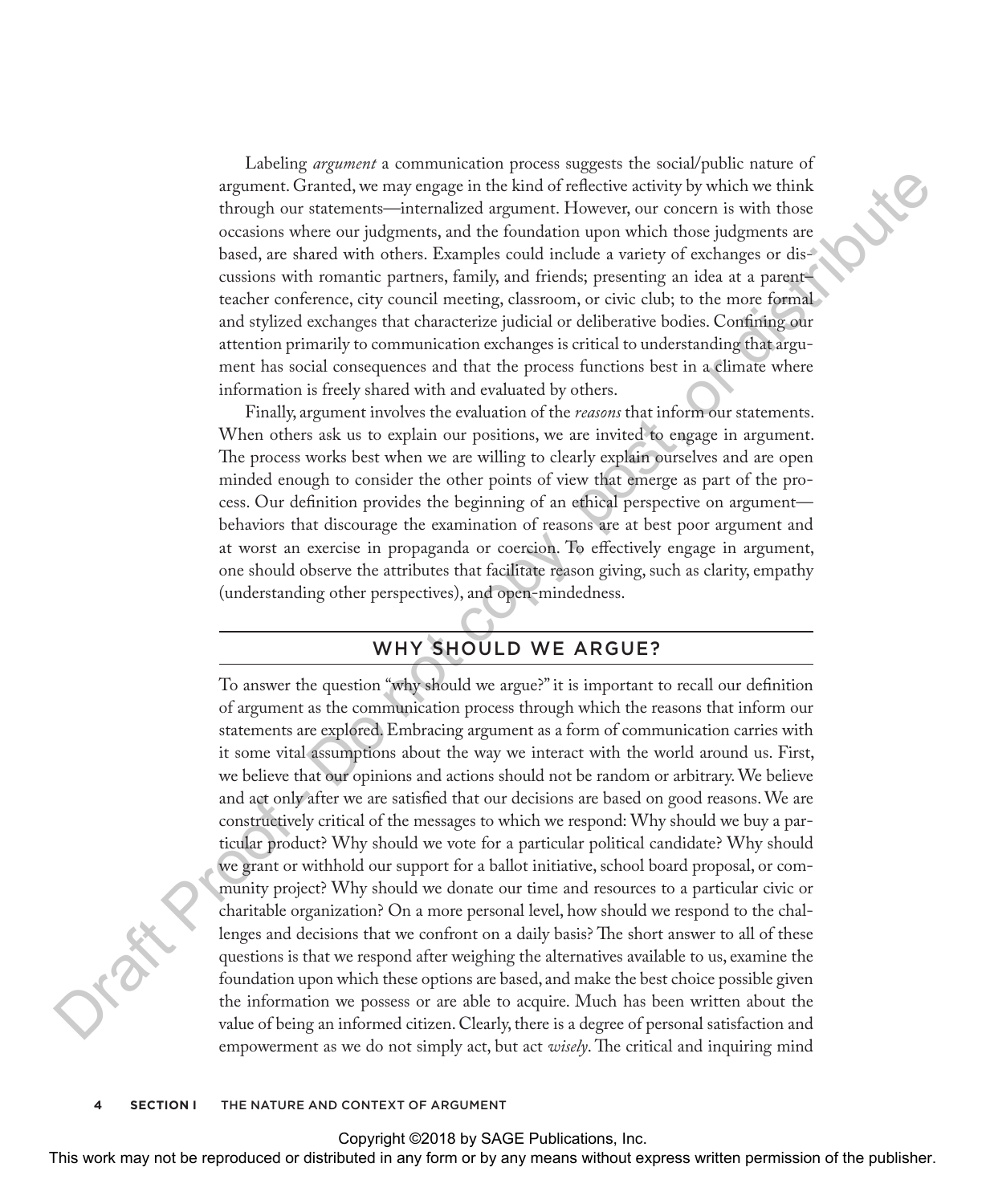that makes informed action possible is a result, in large measure, of our willingness to embrace argument. It is the communication equivalent of taking off the blinders.

A second benefit of argument is that it is a path to productive citizenship. Our democracy is based on notions of informed consent of the governed, or in other words, we are to be participants in, rather than mere spectators of, public decision making. Admittedly, at times our impact may be limited, but often we underestimate the influence we can exert. The alternative is an apathetic posture where we are content to defer to others as they make decisions that may dramatically affect us, our friends, or the society in which we live. We may rationalize our inaction with the comforting yet dangerous belief that decision makers, being well intentioned, would not act in ways that run contrary to our interests or the interests of society. Yet how would they know those interests if no one bothers to speak up? Particularly at the local level, individuals can make constructive contributions, but they have to be willing to express themselves.

Being an engaged citizen is not easy. The task is complicated by the fact that all too often we must wade through misleading statements, exaggerations, misinterpretations, and occasionally outright lies. As we become accustomed to evaluating the reasons that inform statements made by others, we rehearse the critical habits of mind that enable our informed judgment. These skills go well beyond the persistent *whys* of a child as we learn to listen critically, evaluate fairly, and present our own positions with clarity while at the same time cultivating an environment that encourages the exchange of informed opinions that constitute the basis for sound judgment.

# ARGUING PRODUCTIVELY

Arguing can be one of the most productive and informative methods of communication. It can also be destructive. The quality of the outcome depends heavily on the outlook of those participating; we refer to them as advocates. We can choose to imitate talkshow ideologues that make a career out of browbeating and embarrassing guests who do not share the host's point of view or who only engage those with whom they really already agree, turning discussions into opportunities for mutual venting and self-praise rather than critical reflection. We can choose to model our behavior after what we have seen on televised political debates where all manner of verbal contortion is used to avoid directly answering meaningful questions from a moderator. We can take a page from the politician's book and respond in vague but nice-sounding generalities that are unlikely to elicit any meaningful scrutiny. We can accept as "normal" friends or families whose constant bickering and fighting seems the default position for conflict resolution. Finally, we can copy the demagogue and rely on fear, intimidation, or our apparent power advantage to ensure that our ideas prevail. Publicly, we can lament the lack of civility in public discourse even while our own actions contribute to the condition. We can, however, choose more productive and humane ways to or the reproduced or distributed or distributed in any measure or the representation or distributed or distributed or distributed in a publisher or the publisher. The publisher was more than the publisher was more than t

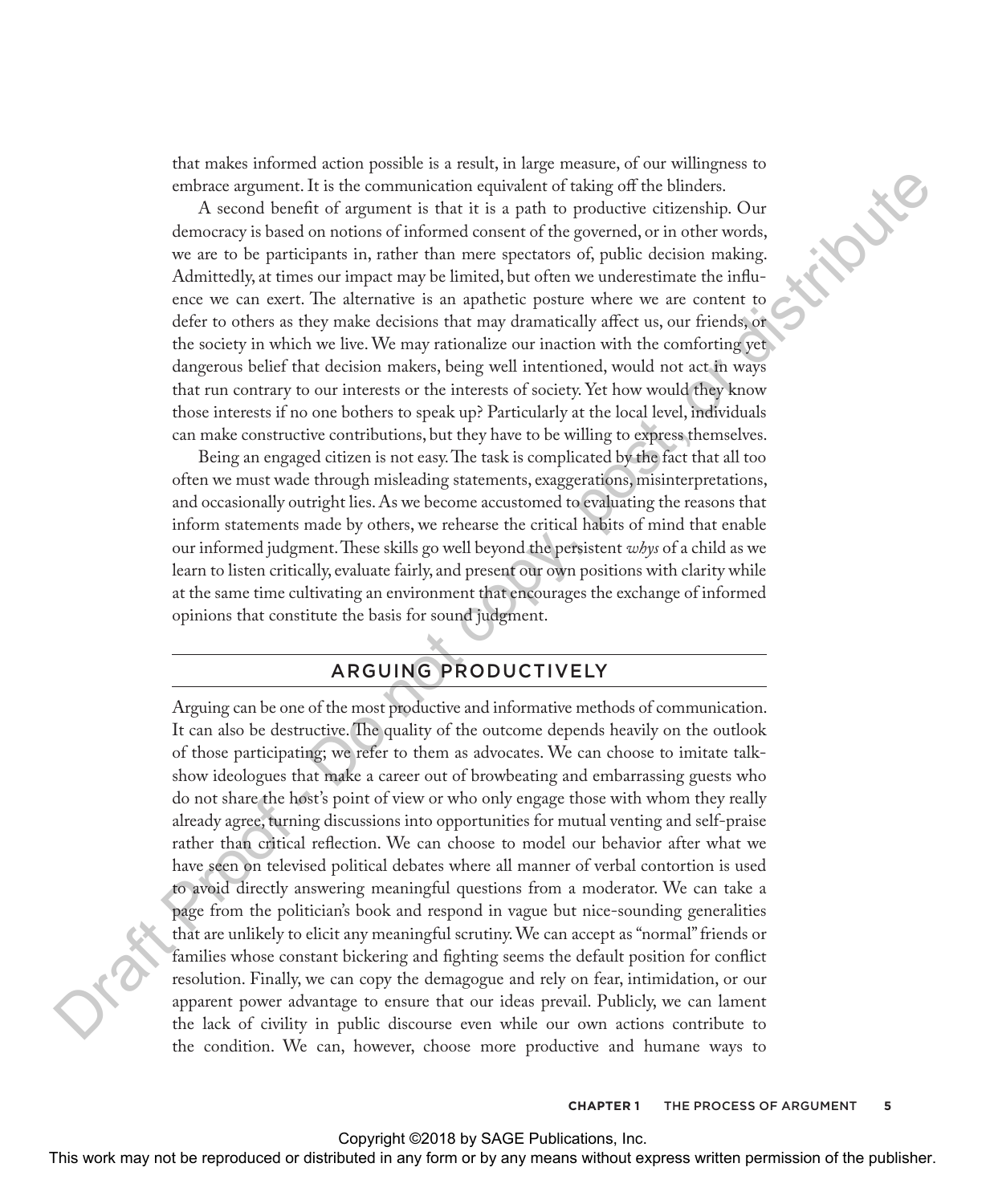communicate. A central premise of this book is that argument is a productive activity, and with the proper outlook on the part of the participants, argumentative discussions can work to the mutual benefit of those involved in the exchange and to the advantage of those that will be required to live with the decisions.

## Keeping Our Ego in Check

Anytime we engage in an exchange that is argumentative in nature, we take a significant risk. The essence of argument is that ideas are clearly expressed and tested or modified in a thoughtful discussion. Of course, nobody likes to "lose" an argument, but if we engage in an argument believing that any result short of receiving a ringing endorsement of our stance constitutes a loss, then we are in no position to make productive use of the exchange. Advocates should enter arguments with more of an open mind. What if we were to define "winning" as mutually reaching a wise decision? This does not mean that we are not passionate about our opinions but does demand that we willingly and honestly reflect on them and are receptive to other points of view. We afford to those with whom we communicate the same consideration we expect in return—a fair hearing. This implies a dual burden. As advocates, we are mindful of the fact that the exchange is not about us but is instead about our ideas. This degree of detachment allows us to keep our egos in check. We are not offended by questions like "why do you believe that?" We fully expect our ideas to be evaluated and recognize that critical evaluation by another is not an assessment of our worth as a person. Recognizing that it is our ideas (not ourselves) under consideration, we feel less compelled to wow onlookers with our dazzling display of skill. Obviously we speak with conviction, but ultimately we realize that the product of the argument process is what matters, not simply showing off to gain personal recognition. We approach the exchange with humility and shun notions that the humiliation of other persons is a worthy goal. Beyond our responsibilities as advocates, we also have obligations as listeners. Are we truly listening in an attempt to understand the other, or are we listening strategically in an effort to find a weakness and pounce on it? If we do find a weakness in another's position, do we exploit it in an attempt to make ourselves look superior rather than address it in an attempt to improve the final product of the argument process? From the proper or the publisher may not be reproduced to the publisher and the halo and the publisher was not be reproduced to the publisher. We are the publisher and the publisher of the publisher and the publisher. See

*Hardball*, MSNBC's political interview show hosted by Chris Matthews, provides an interesting example of an ego gone awry. Matthews has a keen analytical mind and a deep passion for politics. Unfortunately, his passion can trump his sense of argumentative decorum. Matthews's interrogation style is aggressive as he asks his guests complex questions (often six to eight questions in a single burst) and continually interrupts them to ask additional questions as they attempt to respond. Guests rarely are given time to provide a coherent response and are easily derailed by the persistent questioning that interrupts or redirects their responses. The tragedy of this tactic is that

**6 SECTION I** THE NATURE AND CONTEXT OF ARGUMENT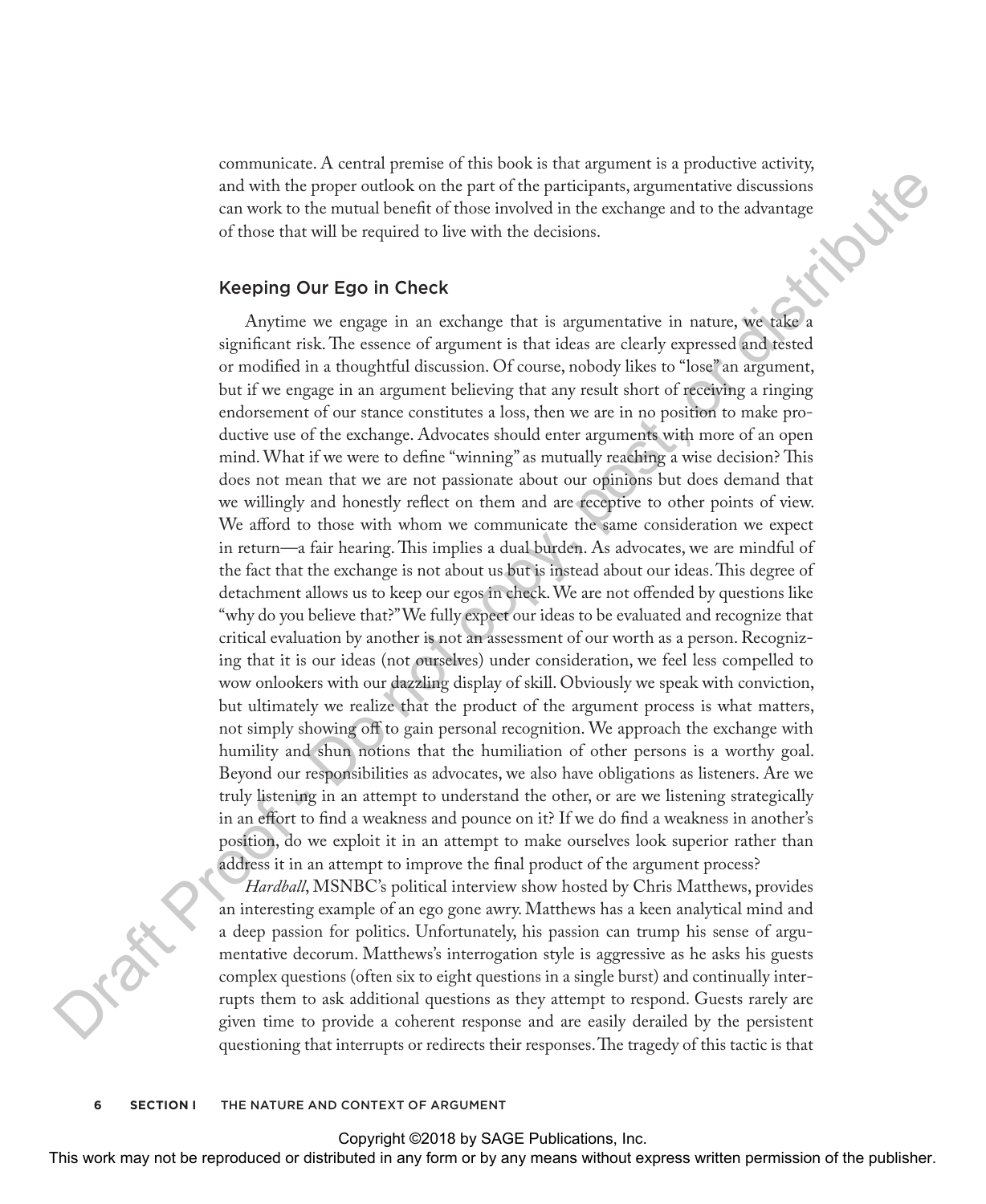informed participants are seldom afforded the luxury of formulating a coherent line of argument, much less resolving controversial points via reasoned debate. Such antics deny viewers the opportunity to learn as our judgments are reduced to simply determining who came out looking the best after the ordeal. We might point to Matthews's poor listening skills and attempts to dominate discussion as being responsible for creating a climate that prevents a meaningful exchange of ideas. One of Matthews's most famous exchanges involved his coverage of the keynote address of Democratic Senator Zell Miller at the 2004 Republican National Convention.2 Miller had just delivered a hostile, incendiary speech, and his assertions deserved scrutiny. Enter Chris Matthews. With his characteristic aggressive style of inquisition, Matthews pressed Miller, who only became more agitated as the interview progressed. Finally, in an "I dare you to say that to my face" type moment, Miller expressed his regret that it wasn't the old days where he could challenge Matthews to a duel. The interview concluded and Matthews shared an "I can't believe he just did that" moment with the remaining panelists. He should not have been surprised. Given Miller's already agitated state and Matthews's relentless "you can't possibly believe that" line of questioning, the results were predictable. Matthews's apparent dismay was reminiscent of a basketball player intentionally delivering a vicious nose-fracturing elbow to an opponent and then raising his hands in an innocent "what did I do" gesture as the referee prepares to make the call and his bloodied opponent prepares to respond.

Who doesn't like to be the smartest person in the room? Often it is not enough that we know it; we want everyone else to know it as well. This is where our egos can be a major impediment to productive argument, as we see an argument as a performance that will convince others of our superiority. Any retreat from our original position is viewed as a personal failure. Under such circumstances, we have misunderstood the process of argument. Argument should be viewed as a learning opportunity in which we test our opinions and, if necessary, modify our judgments as a result of what we learn in the exchange. A willingness to change our mind or to question positions we once took as unassailable is not a sign of weakness but rather an indication that we are open minded and willing to listen and learn. While we should have confidence in our opinions and should advance them as clearly and persuasively as possible, we should also be willing to alter our views when circumstances warrant. A healthy argumentative perspective assumes that thoughtful deliberation yields superior results. How often have we dismissed decision makers as "wishy washy" or indecisive when in fact they are reflective? How often do we express admiration for leaders who "go with their gut" only to later regret decisions that were made absent a thoughtful consideration of alternatives or consequences? The key is to trust the process, to engage others with an open mind, and to the extent ego enhancement is our goal, to tie personal satisfaction to how well we are able to create an environment that produces a quality outcome rather than to engage in a spectacle where we posture or show off. of garmets, much be reproduced to protocoverable points with respect to the representation or distributed in any form or the publisher or the results of the representation of the representation of the results of the resul

## **CHAPTER 1 THE PROCESS OF ARGUMENT 7**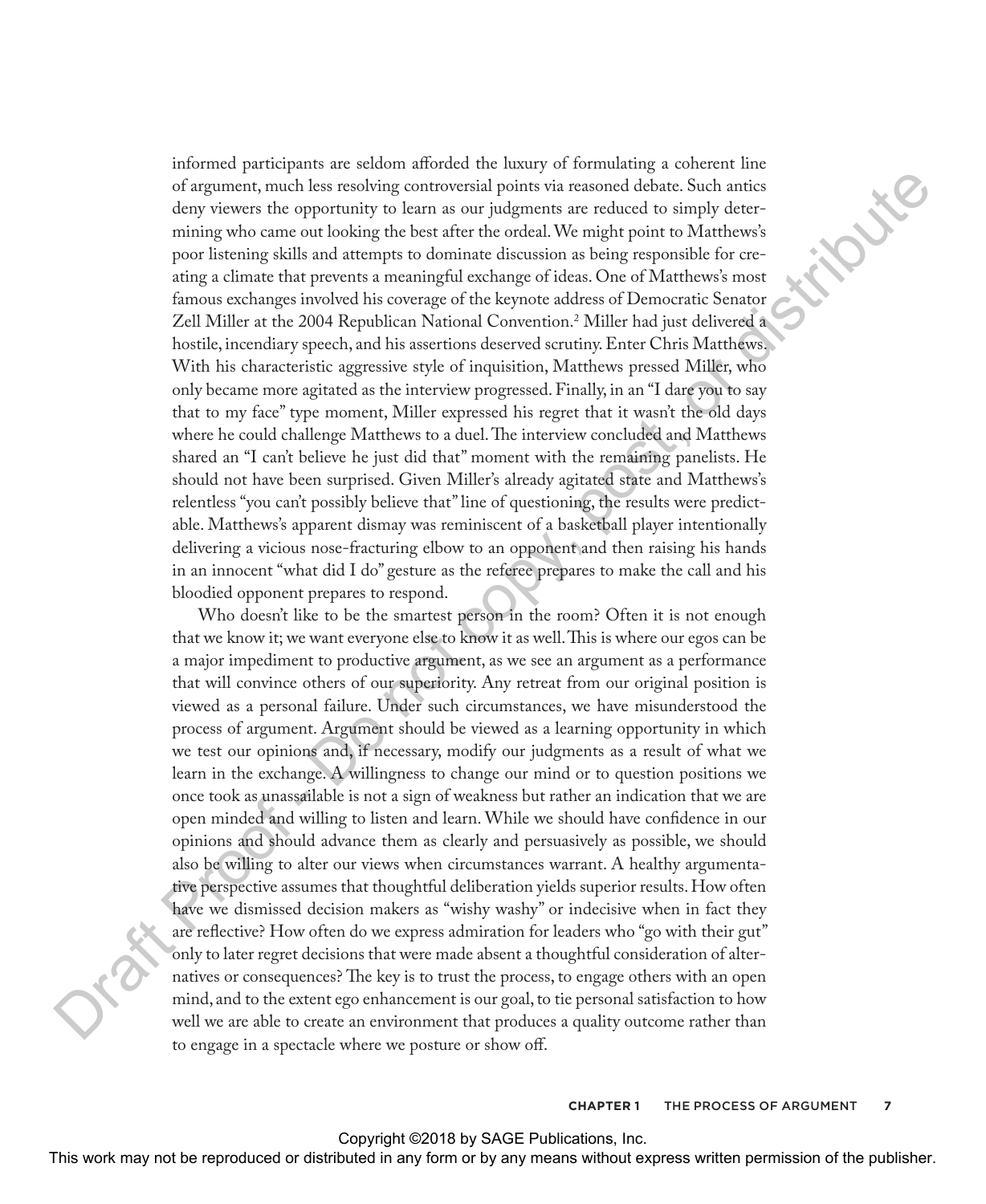An example of how argument can devolve into a clash of egos and deprive the audience of a genuine opportunity to learn something is provided by an interview of actor Tom Cruise by NBC's *Today* morning show host Matt Lauer.<sup>3</sup> The focal point of the interview was the potential worth of antidepressants as a treatment option. Actress Brooke Shields (who was not present) had just been prescribed Paxil for postpartum depression, and like many who have taken such medications, was sold on the drug's benefits. Cruise questioned the validity of Shield's experience, claiming "there is no such thing as a chemical imbalance," taking the position that anyone embracing "mind-altering antipsychotic drugs" as effective was uninformed and, worse, irresponsibly promoting their use to a naïve public. Lauer countered that a number of people had taken antidepressants and found them to be helpful and asked Cruise to concede that for at least some people in some circumstances there could be medical benefits. Sidestepping the issue, Cruise informed Lauer "[y]ou don't know the history of psychiatry; I do" and offered an impassioned critique of psychopharmacology. When it appeared neither was willing to give any ground, Lauer offered an olive branch, telling Cruise "it's very impressive to listen to you because clearly you've done the homework and you know the subject." Dodging this compliment, Cruise used it as ammunition to assert that it would be nice if Lauer had bothered to do a little homework because he "should be a little more responsible." It would be charitable to call this exchange an argument—it was more like a verbal fight. Both ended the conversation where they had started, with Lauer asserting that he knew people who had been helped by antidepressants, and it was a bit arrogant for Cruise to discount the validity of his experience by simply responding "you don't know; I do." Antistic method in any field or the reproduced or distributed in a publisher and the reproduced or distributed in any form or by any form or by any form or by any form or by any form or by any form or by any form or by an

To appreciate why this exchange went off the rails, consider the ways in which the communicators were constrained. Cruise was a strong believer in Scientology and, as such, a believer in the group's theological stance on the causes of human suffering. Scientology continues to devote considerable resources to debunking the psychiatric profession. Framed this way, Lauer's doubts are easily construed as attacks on Cruise's deeply held religious convictions. Since Cruise is seen by many as a high-profile spokesperson for the church, reluctance to publicly defend the faith was simply not an option for him. Lauer, on the other hand, had his own experiences with people that had benefited from antidepressants and was unwilling to tolerate having those experiences treated so dismissively. In short, we have two people unwilling to admit they might be wrong becoming stridently inflexible in a public exchange. Had this been a private conversation, both might have been more flexible, but with a national television audience looking on, neither wanted to endure the embarrassment of being "bested" in an argument. The whole interaction comes down to proving you are the smartest person in the room.

Both men had a lot to lose if they were the one who ended up looking uninformed. The treatment of mental illness is an extraordinarily important and controversial issue,

**8 SECTION I** THE NATURE AND CONTEXT OF ARGUMENT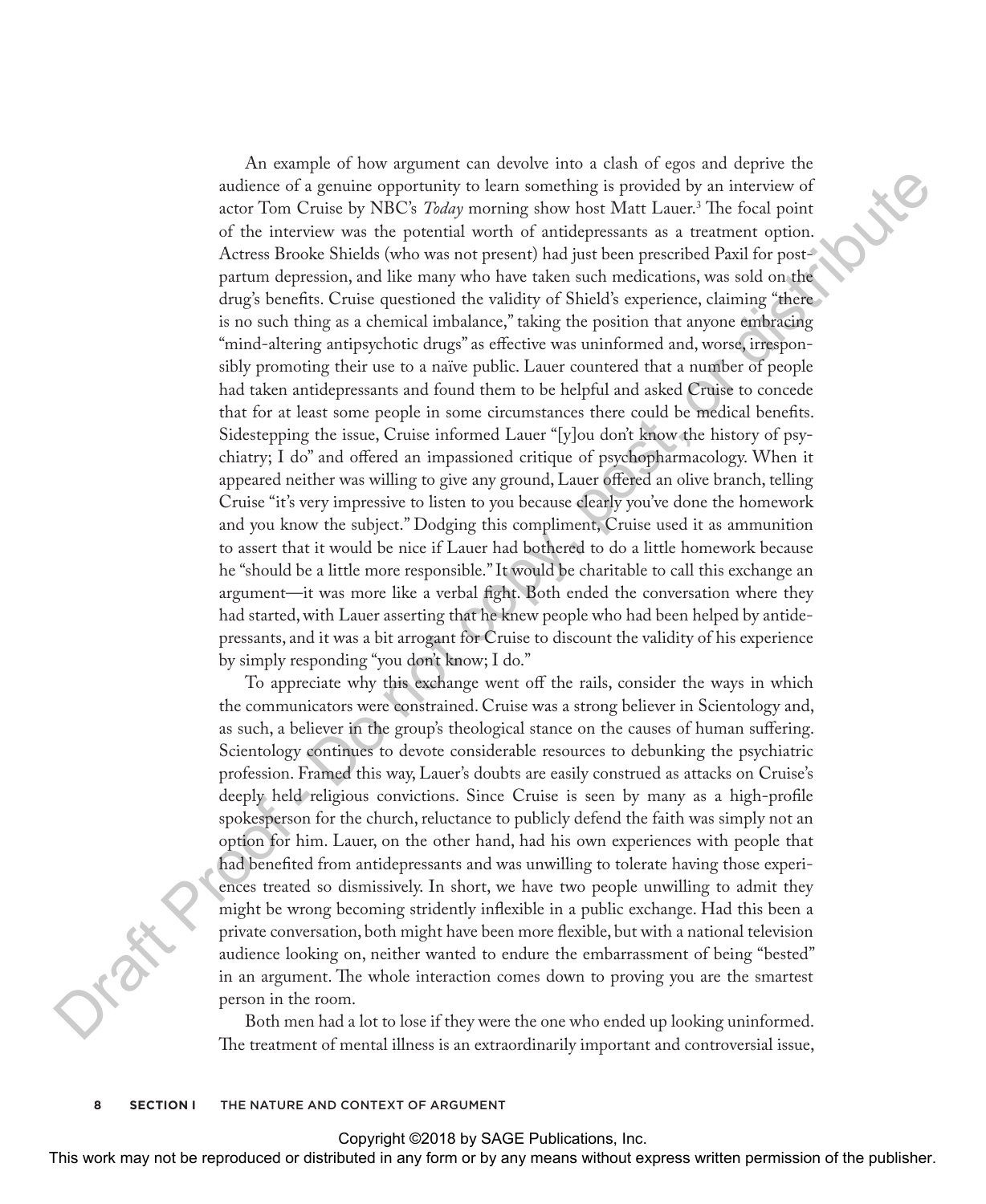and most unfortunately, the viewers of the Lauer/Cruise interview learned little. Judging by viewers' comments on YouTube, it was perceived as the argumentative equivalent of a professional wrestling match. In other words, the interview was an exaggerated, sensationalized imitation of the real thing.

# Controlling Competitive Juices

Our knowledge, beliefs, and understanding of the ways the world does and should work are often called into question during argument, so it is easy to see why we feel our egos are on the line. Moreover, in Western culture, arguments are "won" or "lost," meaning that our skills as advocates are at issue as well. Too often, competitive success is our yardstick. Competition is so ingrained in our society that we often are unaware of its adverse consequences. We compete for grades, popularity, and financial success. We measure our accomplishments by asking ourselves if we are viewed as "better off" than others. We look over the fence at our neighbors and ask "do we have a nicer house, prettier yard, or flashier automobile?" Our society embraces the notion that competition encourages excellence and achievement, and we carry that assumption into nearly all of our activities.

Although we are conditioned to compete, it is not necessarily an inherent part of being human. It does not necessarily help us to live better together or solve the problems of our communities. Psychologist Alfie Kohn has written a number of thoughtprovoking, though controversial, critiques of competition. His book *No Contest: The Case Against Competition* asserts that there are limited grounds for viewing competition as an inherent part of human nature. According to Kohn, competition does not enhance performance or motivation, does not build character, and undermines relationships. Kohn laments the fact that "[l]ife for us has become an endless succession of contests" and implores his readers to "look at what it really means to try to beat other people, a careful investigation of this arrangement that requires some people to fail in order that others can succeed."4 Kohn describes *structural competition* as a situation "that is characterized by . . . mutually exclusive goal attainment. This means, very simply, that my success requires your failure."5 This may be a result of simply following decision rules that demand win/lose decisions as in a court of law. We suggest that in argumentative exchanges norms requiring zero-sum results, while not always stated, are binding on participants. A second type of competition might be termed *intentional competition,* which is more a question of individual attitudes reflecting one's "proclivity for besting others"<sup>6</sup> and may operate in a variety of circumstances. The publisher of the representation of the reproduced is the supervoording equivalent or distributed in a subsequent of the results of the results of the publisher. The control of the publisher, and the publisher and the

Consider the advantages that would result if one views argument as a cooperative search for truth. The authors find Kohn's advocacy of cooperation rather than competition to be compelling, and while we may not agree with all of his claims, we certainly find his approach to learning and conflict both liberating and rewarding. A more

#### **CHAPTER 1 THE PROCESS OF ARGUMENT 9**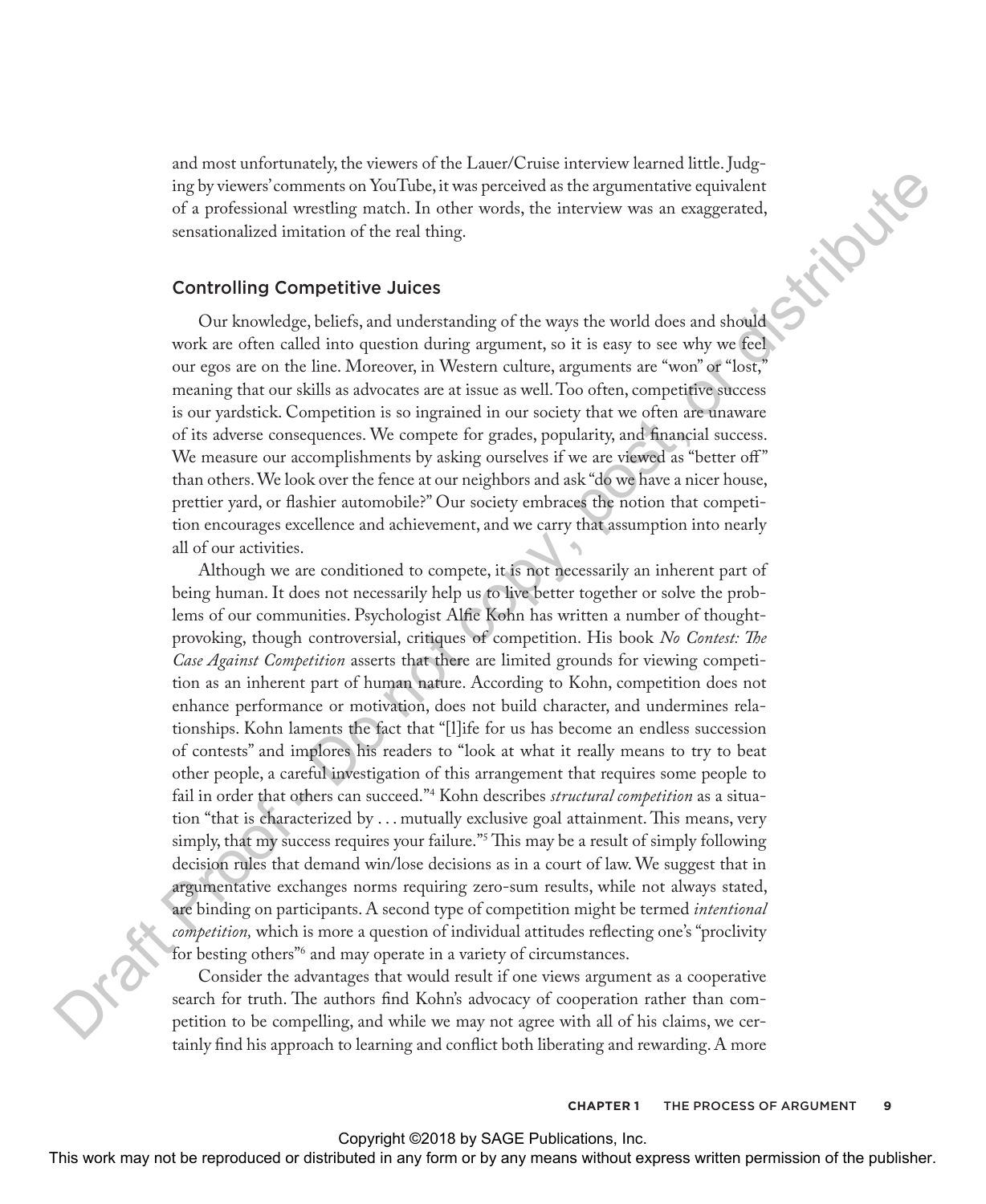cooperative process of argumentation, your authors believe, provides a more productive path of problem solving. Kohn cites the observations of Morton Deutsch and outlines what we believe to be an enlightened approach to conflict:

A cooperative process leads to the defining of conflicting interests as a mutual problem to be solved by collaborative effort. It facilitates the recognition of the legitimacy of each other's interests and of the necessity of searching for a solution that is responsive to the needs of all. It tends to limit rather than expand the scope of conflicting interests. In contrast, a competitive process stimulates the view that the solution of conflict can only be one that is imposed by one side on the other ... through superior force, deceptions, or cleverness... The enhancement of one's own power and the minimization of the legitimacy of the other side's interests in the situation become objectives.7

In the realm of argument, the difference in a competitive or cooperative mind-set can be seen in behaviors that seek control over compromise, humiliation of others rather than humility, or combat over compassion.<sup>8</sup> Given the choice, what type of individual would you rather engage in conversation? If our objectives in argument are strictly competitive, we sacrifice opportunities for productive cooperative problem solving, jeopardize relationships, and most likely convince ourselves that ethical and humane considerations are secondary to winning. Imagine the benefits for our relationships and the greater opportunities for continued productive dialogue with others if we were to devote more attention to openness, compromise, and empathy. Yes, there will always be conflict since argument assumes some level of disagreement over ideas; but how we deal with conflict is vitally important.

# WHEN NOT TO ARGUE

The circumstances under which we should not argue, given the way we have defined the term, are rare. After all, the statements or claims we make are based on reasons, and an argumentative perspective simply means we are willing to give voice to those reasons. On the other hand, even if one follows the "rules of engagement" listed in the previous section, there is no guarantee that the person with whom you are communicating shares that commitment. He or she may view the exchange as threatening, aggressive, or a waste of time. The skilled advocate will recognize this and consider the disposition of the audience and their overall receptiveness to argument. The skilled advocate will recognize when the environment would be conducive to constructive and robust discussion, and strive to create a more favorable climate for argument. Common sense dictates that advocates should select their opportunities to engage carefully. There are a number of variables to consider as you assess the potential benefit of engaging in argument. The original or distributed in a column or the original or Most may not be represented in any form or the publisher control or the publisher control of the publisher and the publisher of the publisher and the publisher an

**10 SECTION I** THE NATURE AND CONTEXT OF ARGUMENT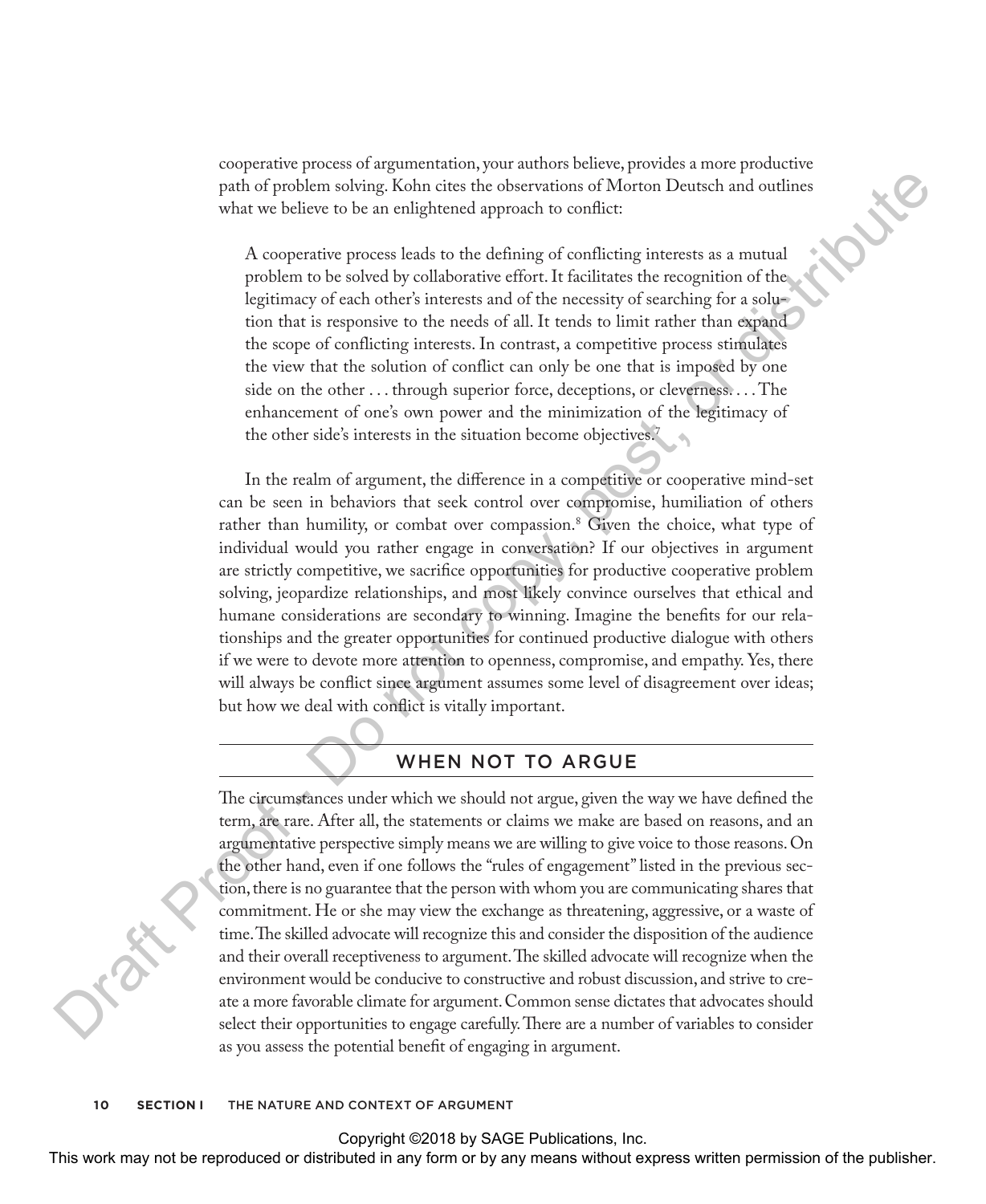## TABLE 1.1

#### Suggested Rules of Engagement

- • It is not about me, it is about my ideas.
- I could be wrong.
- • I am not diminished by changing my mind or compromising.
- I am not interested in humiliating others.
- • I am community centered rather than self-centered.
- I value cooperation over competition.
- I will communicate in a way that creates and maintains a positive argumentative climate.

## When You Are Not Sufficiently Prepared

You should know what you are talking about. Admittedly, there are occasions when one argues without significant prior preparation. For instance, we may attempt to help others better understand their positions by playing devil's advocate (intentionally taking an opposing position whether we believe in it or not) or suggest alternatives to a position that is conditional or not well thought out in hopes we might reason together. There is value to these interactions, but we believe they should be rather rare. Remember, it is a fine line between being a devil's advocate and being a contrary pest. The "let me just throw this out there" advocate may come across as ill prepared or intellectually lazy. It might be fine to ad lib in informal or spontaneous interactions, but the practice is hazardous in more formal forums or when decisions of great consequence must be made.

You (and your audience) will gain more from argument if you do your homework. You will be better prepared to explain your positions and better equipped to evaluate counterpositions. Your level of preparation also conveys a sense of respect for your audience. Teachers and professional speakers, for example, might be able to occasionally "wing it," but that approach gets old fast as your listeners expect you to leave them with something of value. A common example of arguing while unprepared involves public response to newly released and potentially controversial art, books, and movies. It is not uncommon that individuals will voice strident condemnation of a work's socalled politically objectionable or socially irresponsible content. Unfortunately, all too often the critic's answer to the question "have you seen/read it" is "no, I don't need to" or "I won't support trash like that by paying attention to it." Here, people are expressing their opinion but they are not offering an *informed opinion*. Judgments such as this simply regurgitate condemnations heard elsewhere or are *a priori* judgments based on suspect assessments about the motivation or mind-set of the work's creator. **From the representation of the representation** or distributed in any form or the representation of the representation of the representation of the representation of the representation of the representation of the represe

#### **CHAPTER 1 THE PROCESS OF ARGUMENT 11**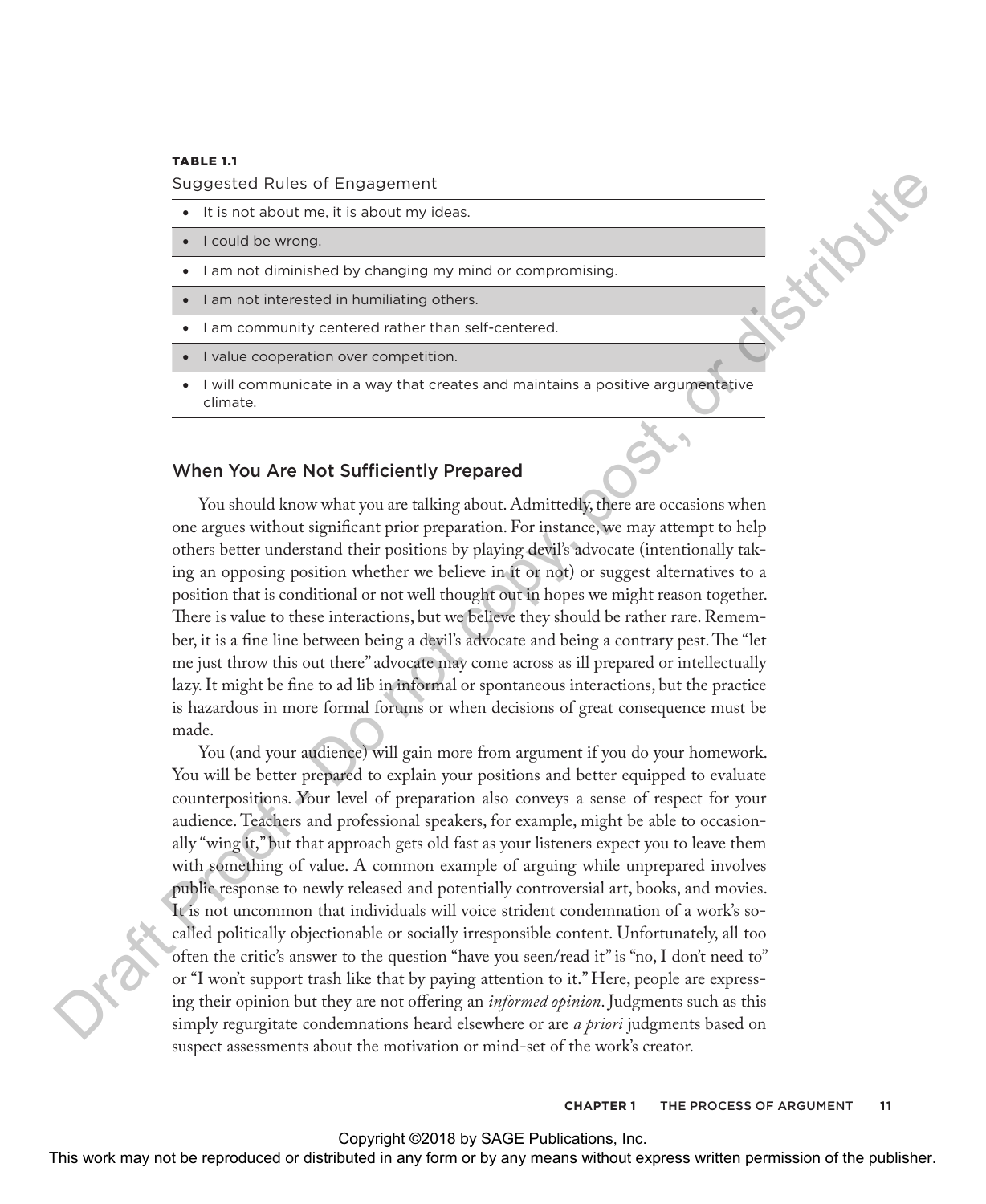## When Argument Will Not Make a Difference

Is arguing simply a waste of breath because your audience is so stridently committed to a position that they will not give you a fair hearing? If so, you should consider choosing *not* to engage. However, we believe these occasions are infrequent and in subsequent chapters will demonstrate that there is usually an opportunity to establish common ground with your audience. The alert advocate is aware that even in those instances where an audience is unlikely to totally embrace a competing point of view, they may be receptive to more modest requests. For example, members of the National Abortion Rights Action League would likely reject any proposal that limits reproductive choice from a pro-life advocate, but the two may find some common ground on the issue of preventing unwanted pregnancy.

Consider the recent national debates—and stalemate—over raising the country's debt ceiling. Congressional votes on the debt ceiling, which are normally routine and simply mean the United States will not default on its debts, were for the first time mired in controversy in 2005 as a number of politicians insisted that the ceiling should not be raised until we got our national debt under control. The debt crisis can be addressed through spending cuts or revenue enhancements, yet a number of key players in the controversy entered the negotiations with notions about how some options, such as raising taxes, closing corporate tax loopholes, or making cuts to Medicare and Social Security, are "off the table." Constrained by signed pledges to never raise taxes or bound by commitments to powerful lobbies or voting blocs, negotiations seemed to be at an impasse. As a result of this impasse, the credit rating of the United States was downgraded. Significantly, Standard and Poor's referenced the poor prospects for constructive problem solving by our elected officials as partially responsible for their decision: This work may have a streamed to an other through the reproduced or distributed in a publisher or distributed in any form or distributed in any form or distributed or distributed in any form or distributed in any form or

The political brinksmanship of recent months highlights what we see as America's governance and policy making becoming less stable, less effective, and less predictable than what we previously believed . . .The statutory debt ceiling and the threat of default have become political bargaining chips in the debate over fiscal policy . . . in our view, the differences between political parties have proven to be extraordinarily difficult to bridge  $\ldots$ .

Until participants adopt a mature argumentative perspective that allows for compromise and values competing perspectives, the issue will be difficult to resolve.

## When the Issue Is Not Worth Arguing About

*Pest* is one pejorative term we apply to individuals who will argue aggressively and unproductively about virtually anything. Much like the youngster who responds

**12 SECTION I** THE NATURE AND CONTEXT OF ARGUMENT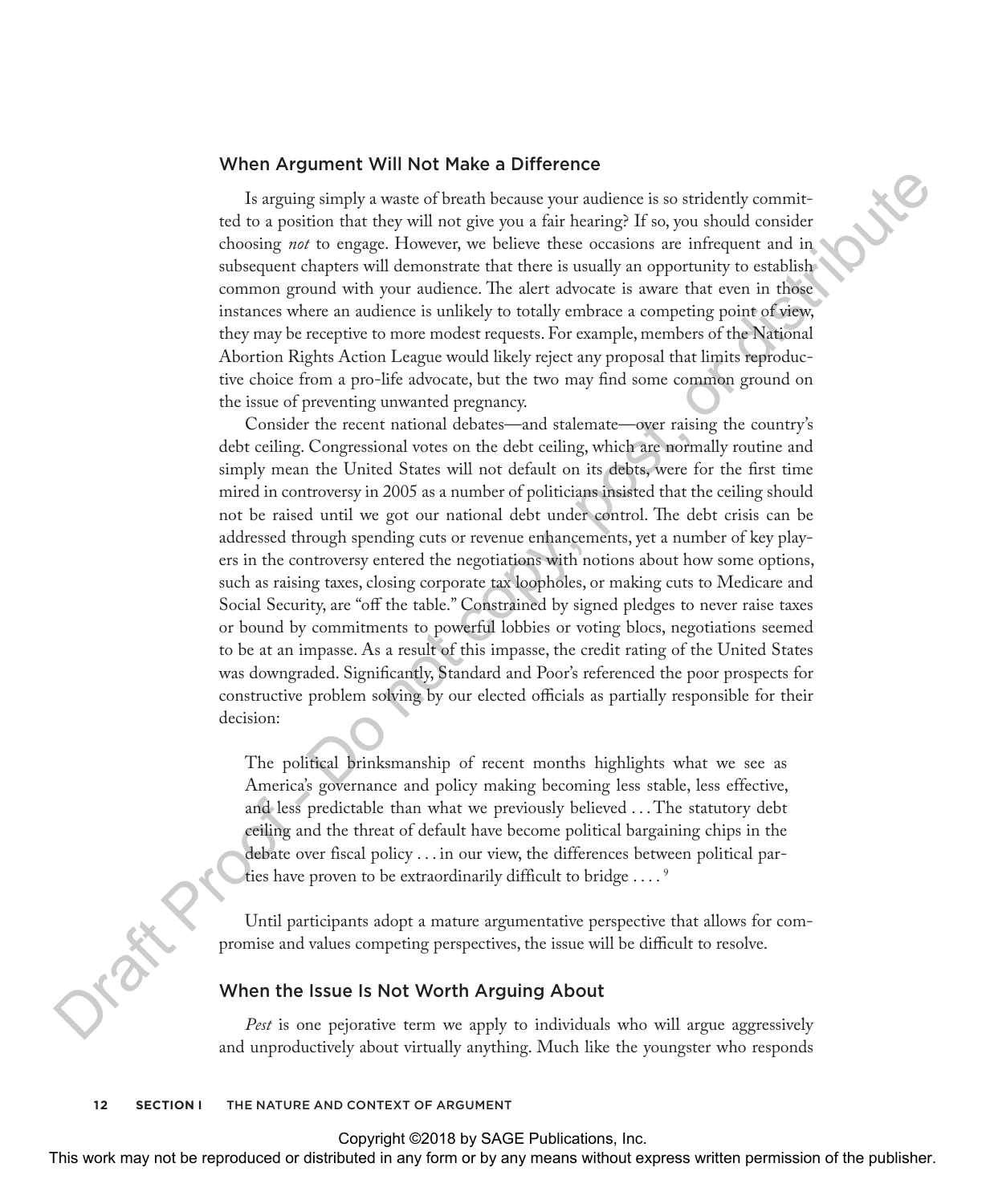to every statement with "why," the routine gets tiresome and irritating after a while. Adults (who should know better) may offer argumentative challenges that seem trite or unwarranted by the nature of the issue being considered. All ideas deserve exploration, but argument should, when possible, involve matters of consequence. In short, it is probably best not to argue when the issue is trivial while keeping in mind that what is trivial to you may be a matter of great consequence to others.

Decisions have to be made and matters settled, and the notion of *burden of proof* illuminated by Richard Whately can help an advocate appreciate the status of a decision.<sup>10</sup> You are likely familiar with the concept from the many legal programs on television. The notion is that existing ideas, laws, etc., are assumed to be fine (or enjoy *presumption*) absent compelling reasons to believe otherwise. The presumption of innocence is central to our judicial system. Those who would question established wisdom assume the responsibility to present a compelling case for their position. In other words, though perhaps everything is negotiable, we cannot renegotiate everything. Some sense of stability is needed. Imagine enrolling in college and expecting to graduate in 4 years only to find that the graduation requirements change each semester. You would never graduate. By the same token, how would one even make long-range decisions if we could not assume agreement over "settled" matters rather than having to renegotiate at every encounter? Sometimes we do not argue because we respect prior decisions. Other times we simply weigh the risks of argument and determine the issue is not big enough to justify the effort and potential damage discussing them might entail. And to consider the rest of the considered or distributed in any form of the reproduced or distributed in any form or  $\sim$  by any means with the publisher permission of the publisher. The company of the publisher of the p

# When Arguing Could Jeopardize Important Relationships

Arguments can injure relationships. If the person involved in discussion with you is likely to view even innocent questions as aggressive threats, then you might want to modify your approach or simply avoid engaging in argument. This involves some sensitivity on your part as you attempt to understand your audience and determine the most appropriate means of reaching them. We will discuss that in more detail in Chapter 3.

The term *relationship* is used here in an expanded sense. On one hand, you may not want to jeopardize personal friendships through your discourse. On the other hand, we refer to a communication relationship and are concerned with whether or not our actions diminish the possibility of future productive argumentative encounters. Ask yourself if your response patterns make it more or less likely that your friend will engage in open, honest communication with you in the future. Will someone risk expressing themselves if they perceive that your default position is to question and criticize unnecessarily?

*Real Housewives of New York* (and New Jersey and Orange County and Beverly Hills . . .) is a popular television series. Watching the show is a lot like viewing an

#### **CHAPTER 1 THE PROCESS OF ARGUMENT 13**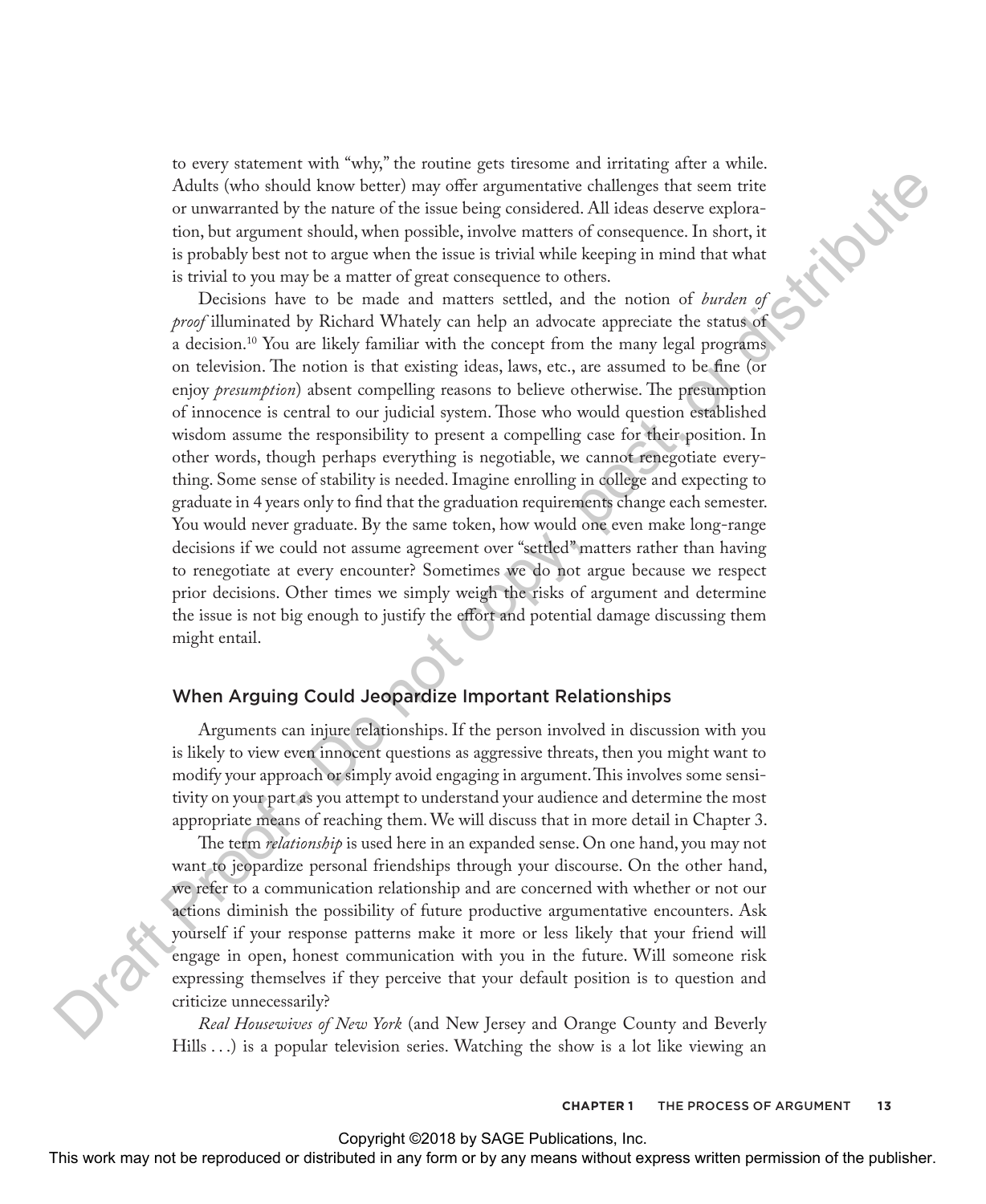interpersonal train wreck. Gossip, petty jealousy, and fights are a standard feature of the program. One of the most compelling parts of the drama is the private "heart to heart" talk between friends. They go like this: One of the housewives invites another out for lunch or a drink and a "talk." The premise of the talk is that because the housewife is such a firm believer in open, honest communication and wants a better relationship with her "friend," it is important that they meet in conversation so that the housewife can explain why she thinks her friend is such a hideous human being. It goes downhill from there. The point of this example is that the results are predictable. Could you reasonably expect someone to sit passively as you dig up some real or imagined slight from the past and explain to your friend why it was all her fault? The exchanges are dramatic but unproductive and help to perpetuate the conflict that evidently makes the show so popular.

Sometimes, even when you "win," you lose. The phrase *pyrrhic victory* is derived from the actions of Greek King Pyrrhus, born in the third century BCE. Considered a great general, Pyrrhus defeated the Romans at Heraclea in 280 BCE and Asculum in 279 BCE. His victory, however, came at a great cost—an unacceptable loss of life and resources—which would render his ability to continue his military campaign doubtful. Pyrrhus considered the carnage and is reported to have said, "If we are victorious in one more battle with the Romans, we shall be utterly ruined." The term *pyrrhic victory* is now used to refer to any situations in which victory is gained at too great a cost.<sup>11</sup> Applied to the field of argument, a pyrrhic victory might refer to a situation where the advocate "scores a point" but in the process ruins relationships, loses the trust and goodwill of others, achieves capitulation rather than commitment, or so contaminates the communication environment that chances for reasoned discourse in the future are undermined. program of the rest may not be repressed to the relations in the priority between to the relationship with  $\alpha$  at dividends  $\alpha$  a dividends  $\alpha$  in a dividend  $\alpha$  in a dividend in a dividend in a dividend in a dividend

In summary, some arguments are important to have. Often, we need to argue to sort through options and make good decisions. We do not suggest avoiding difficult conversations or standing up for one's beliefs simply out of deference to all relationships. Carefully considering one's approach is important, however, if the goal is to both maintain the relationship and have someone important to us understand and appreciate where we are coming from. But there also are times when the benefits of arguing just might not be worth the potential damage that can come to a relationship.

#### TABLE 1.2

When Not to Argue

- I am unprepared to participate constructively
- There is no possibility of resolving the issue
- The issues are trivial
- Arguing unnecessarily jeopardizes a relationship

**14 SECTION I** THE NATURE AND CONTEXT OF ARGUMENT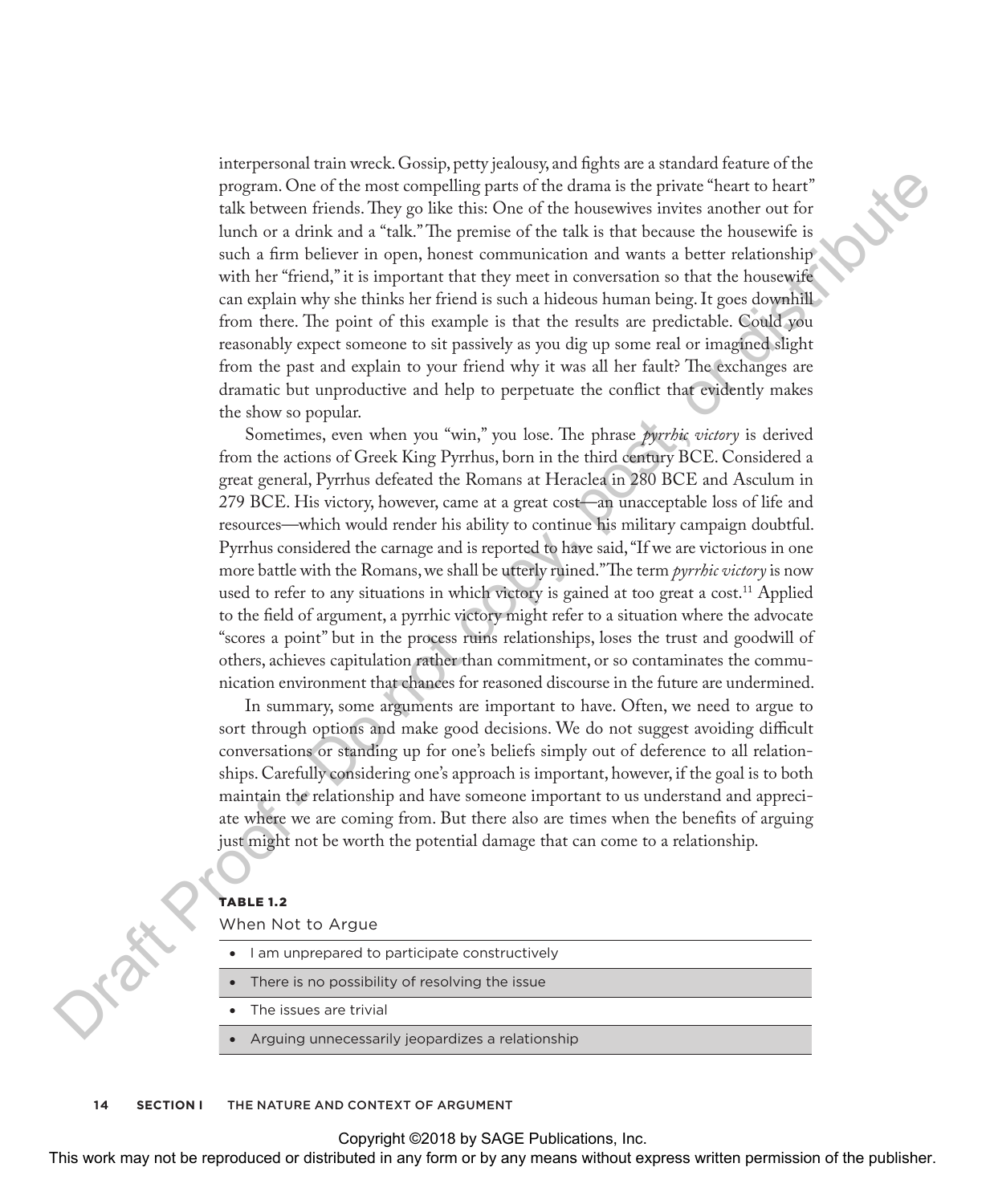# CONCLUSION

You may be thinking that the approach to argument advanced here is nice in theory but naïve in practice. After all, isn't it a jungle out there? In the "real" world, aren't people out for blood? You might even agree that your authors have a nice aspirational goal but consider it to be impractical. In response, we encourage you to look around at your own interactions with friends and family, in the classrooms in which you learn, the social clubs in which you gather, and the workplaces in which you negotiate responsibilities. There you see a more cooperative version of argumentation in action every day. The fact that a media focused on conflict sees limited ratings value in reasoned discourse and cooperative problem solving does not mean that the spectacles they present are the norm. You may be this<br>line of the appears in a proposition or distributed in the stational value of the removale any<br>annihilation show that the station of the station of the station of the<br>station of the station of the station

As teachers, we see constructive argument used effectively in classrooms where students question assumptions held by others in a respectful and openminded manner. It is much more rare—though not

unheard of—that class discussions are derailed by students whose argument behavior alienates and intimidates others. The same is true in boardrooms, public meetings, and a host of other forums where important decisions are facilitated by cooperative argument.

There are other encouraging signs. That people are becoming increasingly disenchanted with leaders who would rather posture and score political points than solve problems is evidenced by the fact that public approval of and confidence in Congress is at an all-time low.

In your own experience, consider the conversations you have with others where you explain your feelings and opinions or seek guidance. These enriching exchanges are examples of argument, even though you may have never considered them as such given the negative associations conjured up considering the way the term *argument* is frequently portrayed.

# QUESTIONS FOR CONSIDERATION

- 1. Locate a video example of an unproductive argument. Which "Rules of Engagement" explain why the argument was unproductive? What adjustments could the advocates make to render the argument more constructive?
- Find a video example of a productive argument. What was it about the advocate's behavior that made the exchange productive?
- 3. Find an example of an argument in which you think the wiser course of action would have been not to argue at all. Explain why it would have been better not to have had the exchange.

In your opinion, under what conditions (if any) could the argument be made productive?

- 4. View the movie *Fail Safe* (1964). In what ways does the negotiation between the president (Henry Fonda) and the Soviet premier illustrate or contradict the "Rules of Engagement" discussed in this chapter?
- 5. View a video of one of the presidential debates. Does the debate reflect what you would consider quality argument? Why or why not?
- 6. Social media platforms (Facebook, Instagram, Twitter, etc.) give us a nearly infinite number